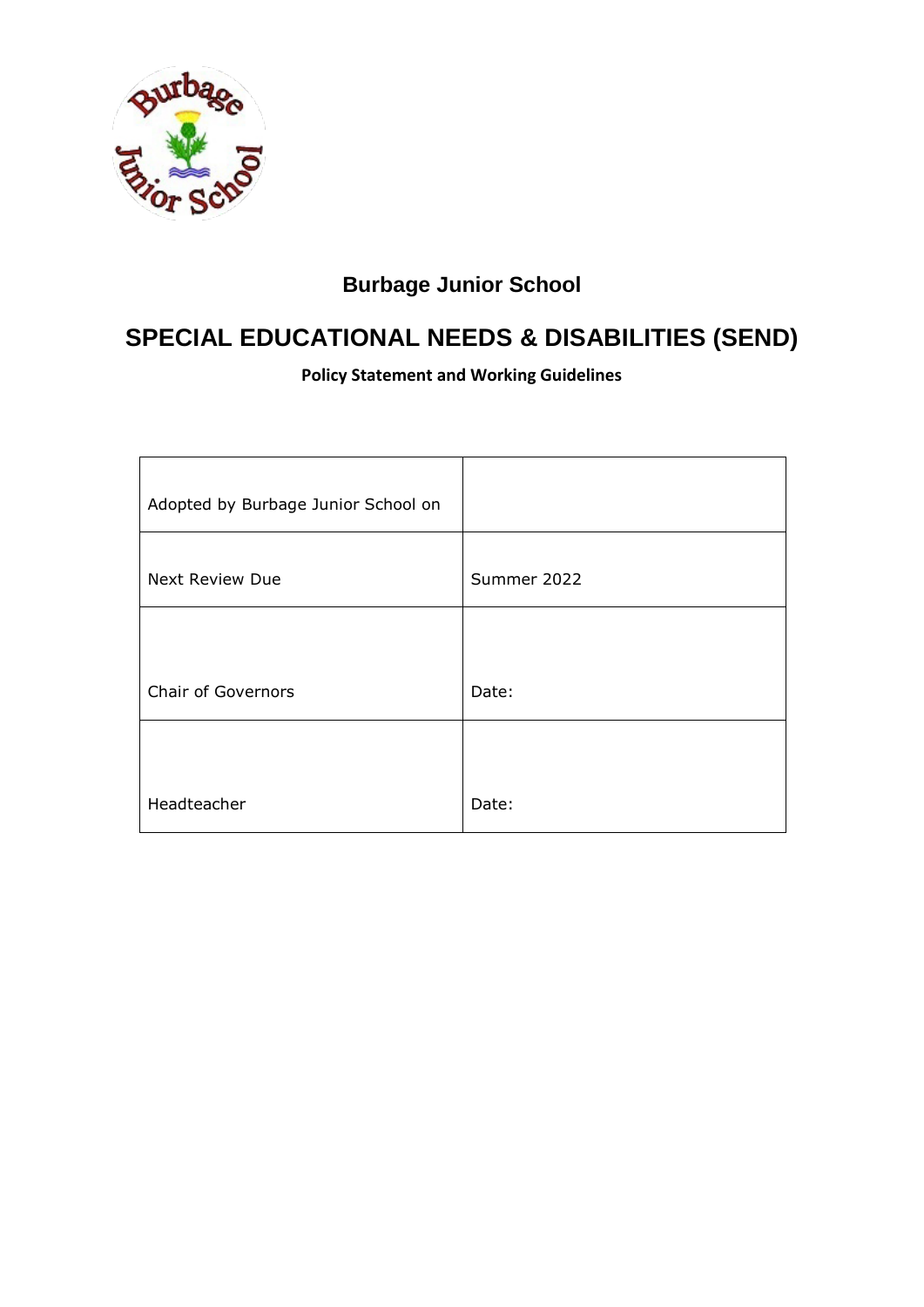#### **Compliance**

This policy complies with the statutory requirement laid out in the SEND Code of Practice  $0 - 25$  (July 2014) 3.66 and has been written with reference to the following guidance and documents: *Equality Act 2010: advice for schools* DfE (February 2013) *SEND Code of Practice 0 – 25* (July 2014) *School SEND Information Report Regulations* (2014) *Statutory Guidance on Supporting pupils at school with medical conditions* (April 2014) *The National Curriculum in England Key Stage 1 and 2 Framework Document* (September 2013) *Safeguarding Policy Accessibility Plan Teachers Standards* 2012

The process of developing the draft of this policy was initially carried out by the Affinity TSA SENCo Leadership Development Group. It was then finalised by the SENCo in consultation with SEN Governor, parents/carers, pupils and staff at the school.

| Philippa Jesson                               |
|-----------------------------------------------|
| <b>Burbage Junior School</b>                  |
| Grove Road, Burbage, Leicestershire, LE10 2AD |
| 01455 630970                                  |
| 01455                                         |
| pjesson@burbagejunior.org                     |
|                                               |

*The School SENCo, Philippa Jesson, is a qualified teacher and has studied and passed the NaSENCo Award (2013). She is represented on the Senior Leadership Team in the school by Rachel Peckover (Deputy Head Teacher). She can be contacted through the school office. SEND provision at the school is monitored by the Governors' Inclusion Committee. Sue Taylor is the Chair of this committee.*

# **AIM**

We are committed to using our best endeavours to provide an appropriate and high quality education for *all* children at our school which enables them to

- Achieve their best
- Become confident individuals living fulfilling lives
- Make successful transition to their next phase of education.

This is particularly important as it is consistent with our school values of inclusivity and respect.

We consider every teacher to be a teacher of every child, including those with special educational needs and disabilities (SEND). We have the highest aspirations and expectations for all pupils, including those with special educational needs (SEN).

We aim to achieve a community where parents/carers and those working in school have a mutual trust and confidence in each other, created through clear, consistent approaches to communication and collaborative working, to enable outstanding outcomes for children with SEND**.**

We aim to provide all children, including those with SEND, with a broad, balanced academic and social curriculum, which is accessible and ensures they are fully included in all aspects of school life and feel equally valued and fully part of the school community.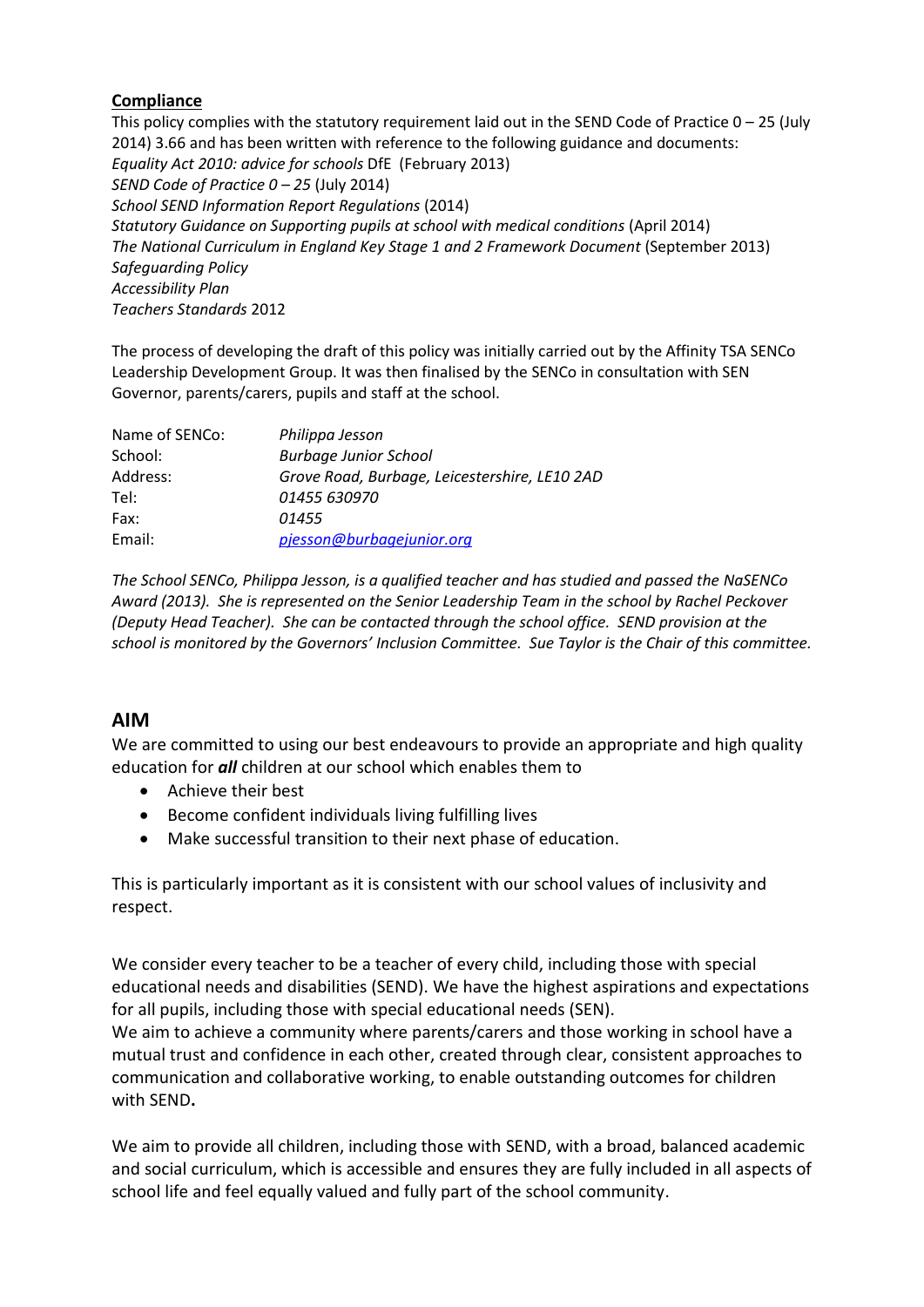# **OBJECTIVES**

To achieve this aim we will:

- 1. Strive to establish a fully inclusive school, eliminate prejudice and discrimination and create an environment where all children can be happy, flourish and feel safe.
- 2. We will respond to learners in ways which take account of their varied needs and life experiences, moving away from an approach that locates a problem within the child, but means doing everything we can to meet a child's SEND.
- 3. We are committed to identifying a pupil's SEND at the earliest point and then making effective provision as this is known to improve long term outcomes.
- 4. Work in close partnership with parents/carers to achieve these aims. We are committed to parents/carers participating as fully as possible in decisions and being provided with information and support necessary to enable this.
- 5. Support pupils themselves to participate in discussions and express their views and be fully involved in decisions which affect them encouraging them to become increasingly effective self-advocates.
- 6. Work in close partnership with a range of specialist agencies to enable us to provide effective targeted support.
- 7. Provide support, advice and training for all staff working with pupils with SEND to enable them to be increasingly able to adapt teaching to respond to the strengths and needs of all pupils.
- 8. Appoint a qualified Special Needs Coordinator (SENCo) who will have responsibility for the day-to-day operation of the SEND policy and coordination of specific provision made to support individual pupils with SEN, including those who have EHC plans.

The head teacher, SENCo, all staff and the Governing Body will work within the guidance outlined in the SEND Code of Practice 0-25 (July 2014)

## **IDENTIFICATION OF SPECIAL EDUCATIONAL NEEDS AND DISABILIITIES**

A pupil has SEND where their learning difficulty or disability calls for special educational provision to be made for them, that is provision different from or additional to that normally available to pupils of the same age**.** For some children, SEN can be identified at an early age. However, for other children and young people difficulties become evident only as they develop**.**

The identification of SEND is built into the overall approach to monitoring the progress and development of *all* pupils. Class teachers will assess each pupil's current skills and levels of attainment on entry, building on information from previous settings. Class teachers then make regular assessments of progress for all pupils identifying in particular where pupils are making less than expected progress given their age and individual circumstances. Where a pupil's progress is causing concern, this may be characterised by progress which:

- is significantly slower than that of their peers starting from the same baseline
- fails to match or better the child's previous rate of progress
- fails to close the attainment gap between the child and their peers
- widens the attainment gap

It can include progress in areas other than attainment – for instance where a pupil needs to make additional progress with wider development or social needs.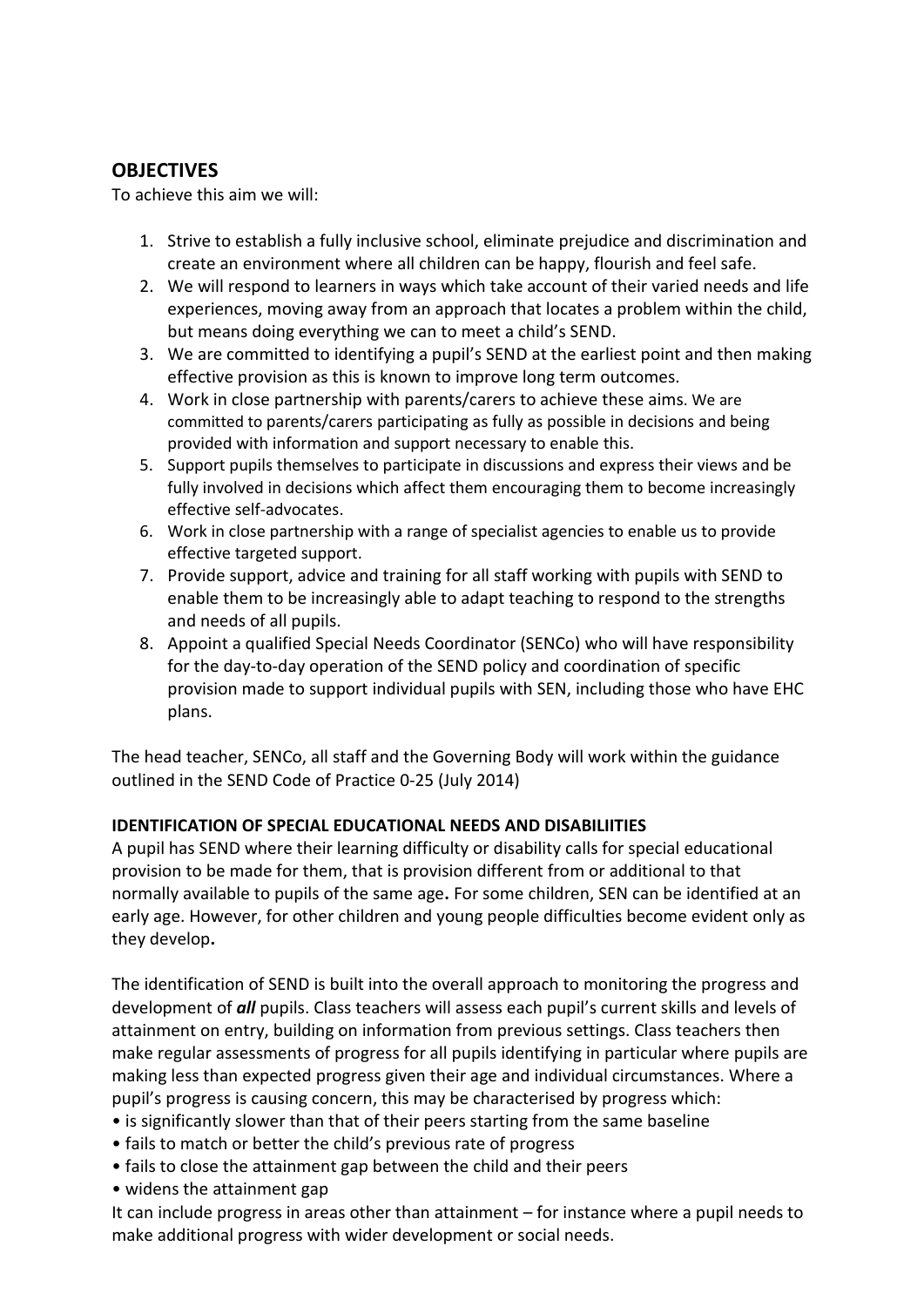# **Broad areas of need as outlined in the SEND Code of Practice (2014)**

These four broad areas give an overview of the range of needs that the school plans for and not to fit a pupil into a category. In practice, individual children or young people often have needs that cut across all these areas and their needs may change over time.

- Communication and Interaction
- Cognition and Learning
- Social, Emotional and Mental Health
- Sensory and/or Physical

The purpose of identification is to work out what action the school needs to take, not to fit a pupil into a category. In practice, individual children often have needs that cut across all these areas and their needs may change over time. In our school, the needs of the whole children will always be considered in this process.

There are other factors that may impact on progress and attainment that are not considered SEND:

- **•** Disability
- Attendance and punctuality
- Health and Welfare
- English as an additional language
- Being in receipt of pupil premium grant
- Bring a looked after child
- Being a child of a serviceman or service woman

Any concerns relating to a child's behaviour may be an underlying response to a need which the school would work with parents/carers to identify.

## **THE GRADUATED APPROACH TO SEND SUPPORT**

Identifying and adapting teaching to meet pupils' needs is a process that is in place for all pupils. The school has a rigorous and regular system, through termly pupil progress meetings, to identify where pupils are not making expected progress or working below national expectations. Class teachers will put in place if necessary, relevant and timely interventions, through quality first teaching, appropriate differentiation and in-class support, aimed at closing the gap or raising the attainment. The class teacher will also talk with parents/carers to ensure there is a shared understanding of pupils needs and to gain parental perspective on any emerging concerns and areas of strength.

Where a pupil's needs are persistent, the class teacher will complete an initial concerns checklist and arrange to meet with the SENCo. At this meeting the requirement for additional fine-tuned assessments will be ascertained. Parents/carers will be invited to attend this meeting and share their perspective. Where appropriate, the child's views will be sought. If, as a result of this process, it is clear that different and additional provision is required to meet the child's needs, the child will then be placed on the school SEND record at 'SEND Support'. The parents/carers will be informed if the school is making special educational provision for a child. The class teacher remains responsible and accountable at all times for the progress and development of all children in his/her class, even where a child may be receiving support from a teaching assistant. High quality teaching, differentiated for individual pupils is always seen as the first step in responding to pupils' who may have SEND.

Working together the SENCo, class teacher, parents/carers and child (where appropriate) will select appropriate support and intervention to meet the outcomes identified for the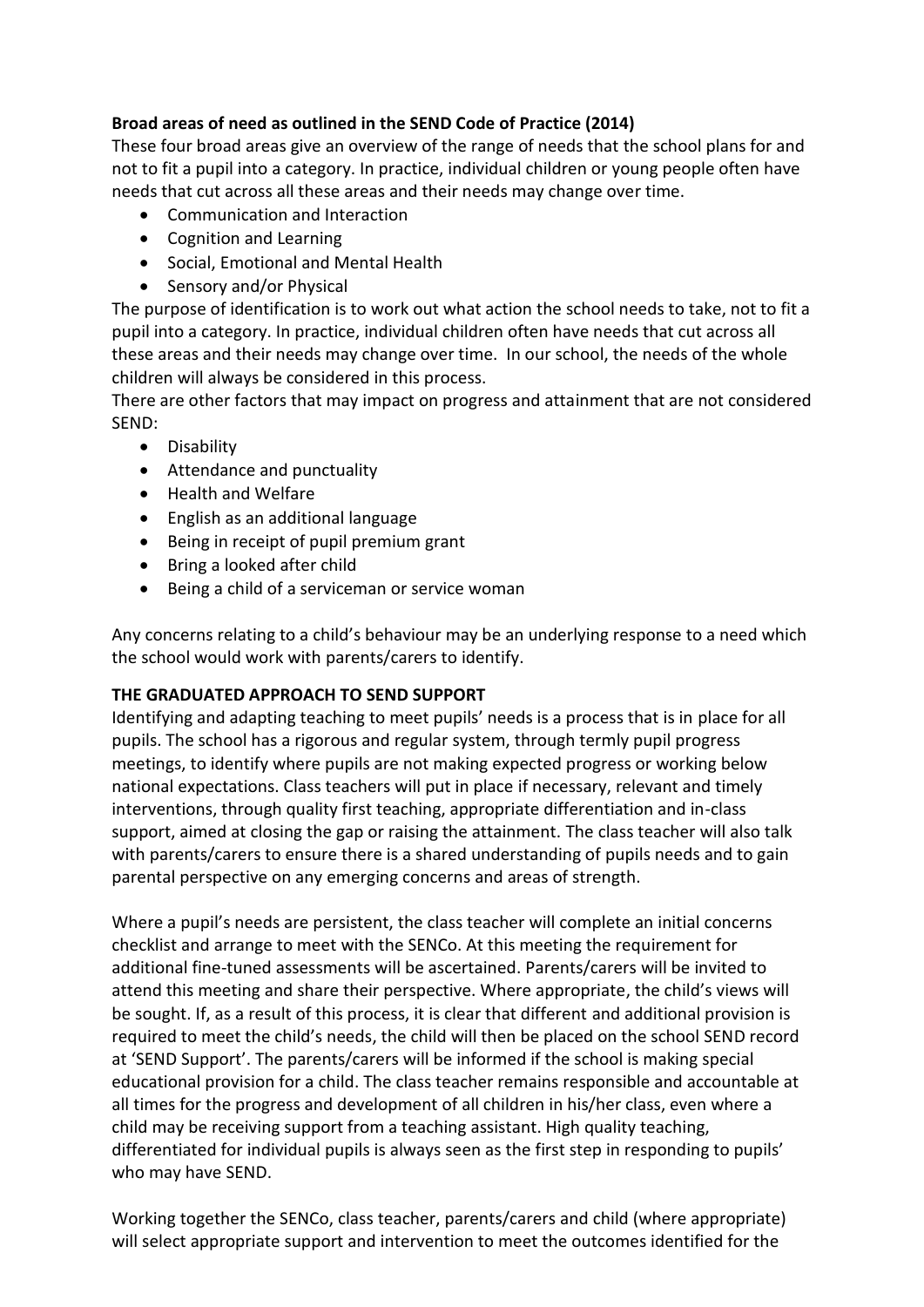pupil, based on reliable evidence of effectiveness. This will be delivered by staff with sufficient skills and knowledge. This SEN support will take the form of a four part cycle (assess - plan - do - review) through which earlier decisions and actions are revisited, refined and revised with a growing understanding of the pupils needs and of what supports the pupil in making good progress and securing good outcomes. This is known as the Graduated Approach. It draws on more detailed approaches, more frequent reviews and more specialist expertise in successive cycles in order to match interventions to the SEND of a child.

The effectiveness of the support and interventions and their impact on the pupil's progress will be reviewed each term. The review process will include an evaluation of the impact and quality of the support and intervention and the views of the pupil and their parents/carers. This review will then feed back into the analysis of the pupil's needs. The class teacher, with support from the SENCo where needed, will revise the support in light of the pupil's progress and development, deciding on any changes to the support and outcomes in consultation with the parent and pupil.

The school can involve specialists at any point to for advice regarding early identification and effective support. However, where a pupil continues to make less than expected progress, despite evidence based support and interventions that are matched to the pupil's area of need, the school will consider involving specialists, including those secured by the school itself or from outside agencies**.** Parents/carers will always be involved in any decision to involve specialists along with the child's class teacher and in appropriate cases, the child them self**.** Specialist agencies will only be contacted where parents/carers are in agreement. It is the SENCo's role to contact any specialist agencies and ensure that the involvement of specialists and what was discussed or agreed is recorded and shared and fully understood by parents/carers, teaching staff and, where appropriate, the child. The involvement of specialists and what was discussed or agreed will be recorded and shared with the parents/carers and teaching staff supporting the child.

## **Examples of specialist agencies used by and that are available to be used by the school**

- Educational psychologists
- Child and Adolescent Mental Health Services (CAMHS)
- Education Inclusion Service specialist teachers
- Specialist teachers for children with hearing and vision impairment , including multisensory impairment, and for those with a physical disability
- Speech and language therapists
- Occupational therapists and physiotherapists

In some cases, there is a charge for accessing specialist agency support; funding for which will come from the school's notional SEND budget and will be monitored by the SENCo and head teacher.

Where pupils are made subject to a Statement of SEND or and EHC plan, the school will work in close partnership with any specialist agencies named on the Plan to provide support and specialist advice.

#### **The LA SEND Support Plan and Education Health and Care Plan Process**

Where the special educational provision required to meet the child or young person's needs cannot reasonably be provided from within the resources normally available to the school, the school, in consultation with parents/carers, will consider requesting a Local Authority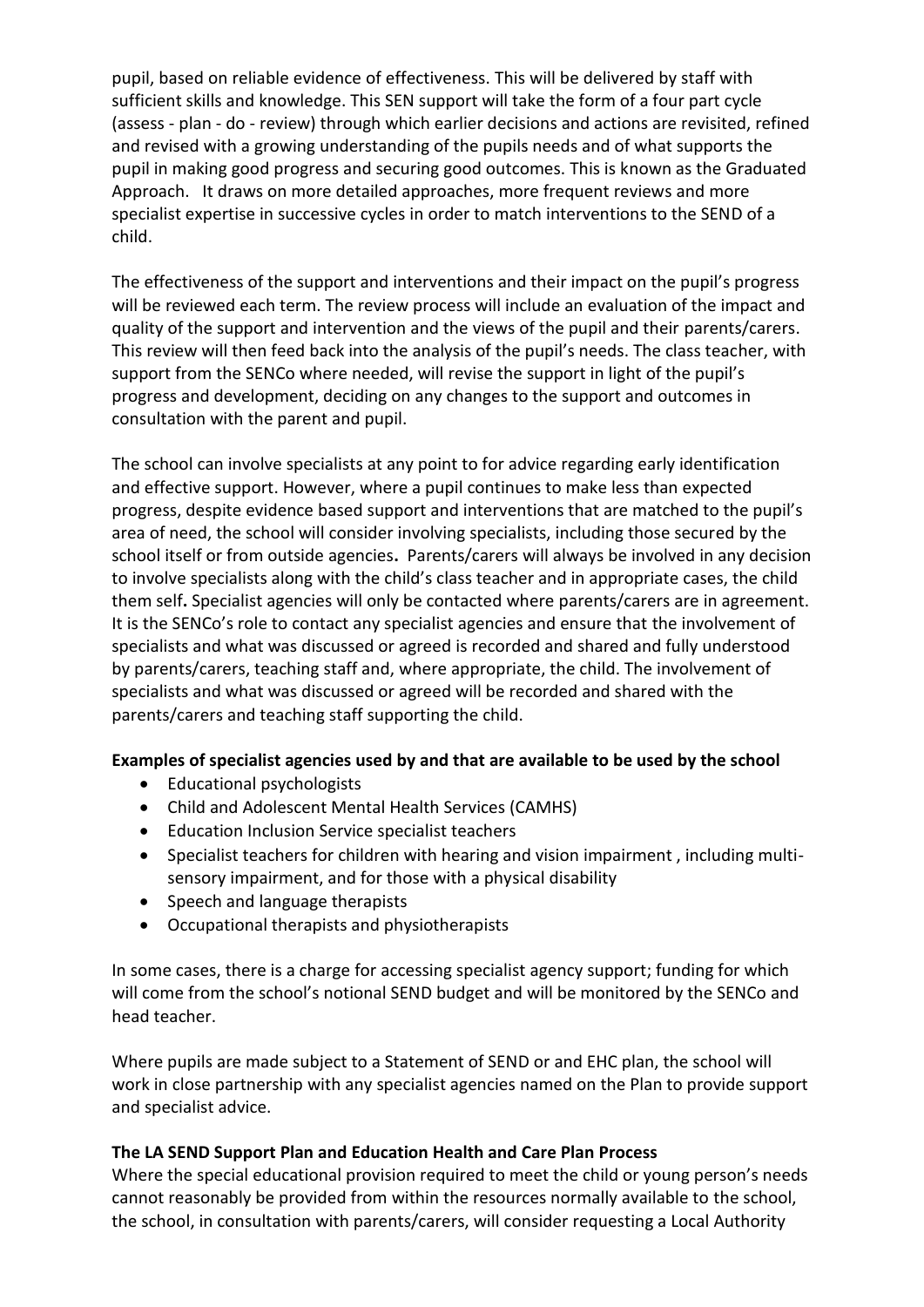(LA) SEND Support Plan *or* Education, Health and Care (EHC) assessment from the LA as appropriate. To inform this decision, the SENCo will have close regard to the LA's criteria for funding through an SEND Support Plan or for an EHC Plan assessment. This can be found on the Leicestershire Local Offer web site along with information on the EHC plan coordinated assessment process and will be shared in full with parents/carers to ensure they are confident and clear about what the process and how they are involved in it.

# **Removing pupils from the SEND record**

In consultation with parents/carers, the child will be considered for removal from the SEND record where he / she has made sustained good progress that:

- $\triangleright$  betters the previous rate of progress and has sufficiently closed the attainment gap between the child and their peers of the same age,
- $\triangleright$  or where a child's wider development and /or social needs have improved and progress in the targeted area is considered to be sustained
- $\triangleright$  and SEND Support is no longer required to ensure this progress is sustained.

# **SUPPORTING PARENTS/CARERS OF CHILDREN WITH SEND**

The school is fully committed to a meaningful partnership with parents/carers of children with special educational needs where they can be as fully involved as possible in decisions and are provided with the information and support necessary to enable participation in those decisions.

The school will do this by**:**

- Always making parents/carers feel welcome and actively listening to their concerns, wishes and aspirations for their child, instilling confidence and building effective partnerships.
- Providing all information in an accessible way.
- SENCo available for meeting by appointment through the school office or by email.
- Publishing about how the school implements the SEND Policy on the school web site following the information set out in the SEND information regulations (2014) and as part of the school's contribution to the Local Offer. (www.burbageinfants.org)
- Class teachers meeting with parents/carers, in addition to parent evening appointments, to discuss concerns regarding pupils' progress at the earliest opportunity, raised either by the class teacher or the parents/carers themselves.
- Class teachers will invite parents/carers of pupils with SEN in their class at least three times a year to set and review the outcomes of support, discuss the activities and support that will help achieve them, and identify the responsibilities of the parent, the pupil and the school. It will provide an opportunity for the parents/carers to share their views. This meeting may part of or in addition to parents/carers' evening meetings and may be supported by the SENCo.
- The school will ensure that teaching staff are supported to manage these conversations as part of their professional development.
- Support and guide parents/carers in ways that they can help with their child's learning and development at home.
- A record of the outcomes, action and support agreed through the discussion are kept and shared with all the appropriate school staff and a record will be given to the pupil's parents/carers.
- Signposting parents/carers to wider support, information and services pertinent to their child's SEND by ensuring they know how to access the Local Offer and the LA's Parent Partnership Service.
- Consulting with a representative group of parents/carers of pupils with SEND when reviewing the school's SEND Information Report (see school web site -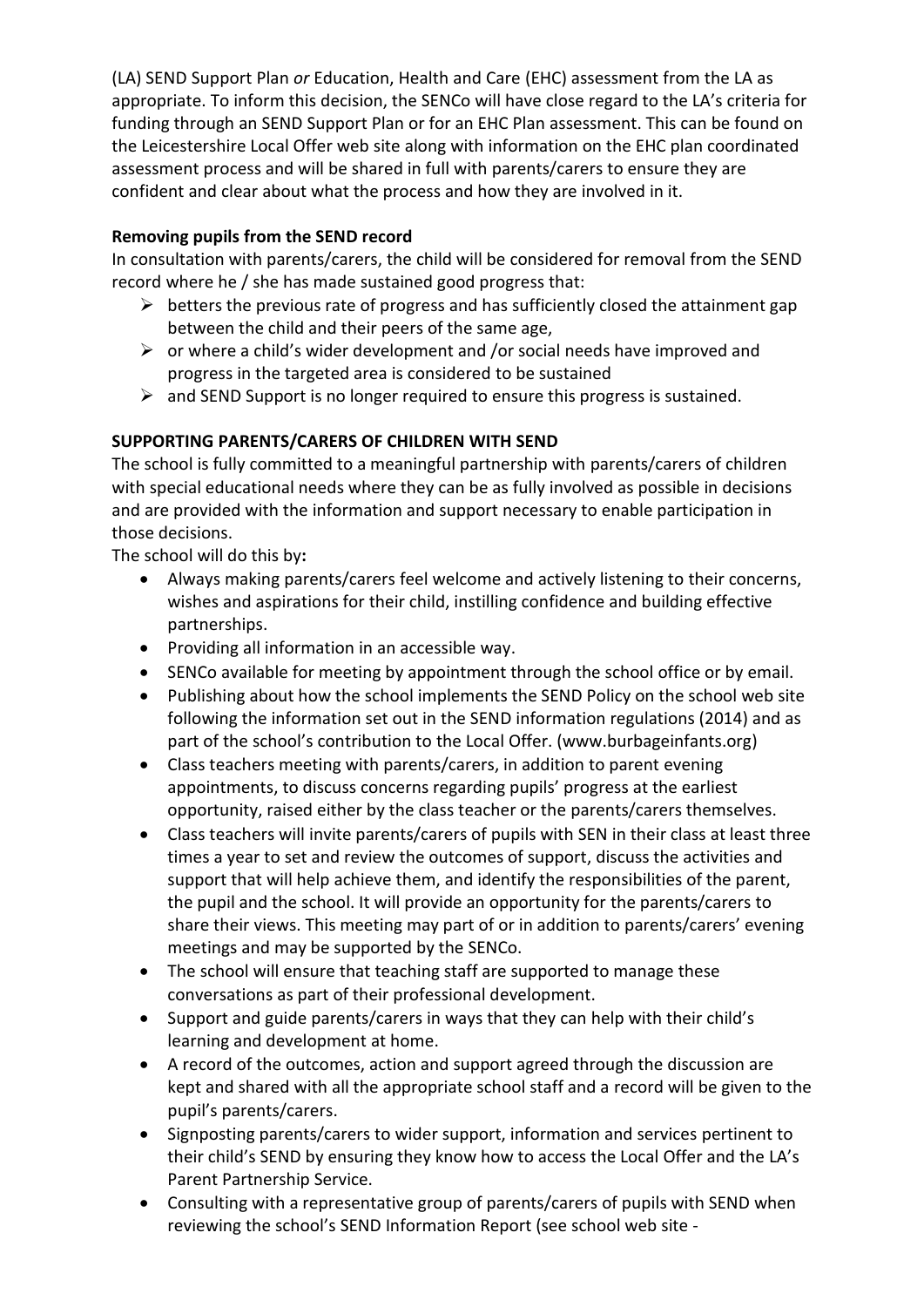www.burbage-jun.leics.sch.uk) and the SEND policy. A paper copy will be made available to parents/carers on request.

- Planning in additional support for parents/carers at key times, for example, when considering and making a referral for a coordinated assessment for an EHC plan and to ensure smooth and successful transition into the school or to next phase of education.
- Making use of media such as email to contact parents/carers and for parents/carers to contact school.
- Seeking parent/carer views through periodic questionnaires and parent forums and considering adjustments to practice in the light of their analysis.

# **SUPPORTING PUPIL VOICE**

The school recognises that all pupils have the right to be involved in making decisions and exercising choice. We aim to develop pupils' self-advocacy skills to enable them to transfer to their next phase of education confident and able to communicate, convey, negotiate or assert their own interests, desires, needs, and rights becoming increasingly able to make informed decisions about their learning and future and take responsibility for those decisions.

How the school will do this:

- Self-knowledge is the first step towards effective self -advocacy so, with their parents/carers, we will support pupils to understand their strengths, needs and approaches to learning that are particularly successful for them and to have the confidence to voice their concerns, hopes and aspirations.
- Wherever possible and in an age appropriate manner, pupils with SEND are involved in monitoring and reviewing their progress and are involved as fully as possible in making decisions about future support and provision. Their views are recorded and shared.
- All staff will actively listen to and address any concerns raised by children themselves.
- Pupils with SEND are encouraged to stand for election to the School Council.
- Planning in additional support for pupils at key times, for example, when considering and making a referral for a coordinated assessment for an EHC plan and to ensure smooth and successful transition into the school or to next phase of education.
- Pupils are also provided with additional support to contribute as fully as possible in their Annual Review.

## **SUPPORTING PUPILS AT SCHOOL WITH MEDICAL CONDITIONS**

The school recognises that pupils at school with medical conditions should be properly supported so that they have full access to education, including school trips and physical education. Some children with medical conditions may be disabled and where this is the case the school will comply with its duties under the Equality Act 2010.

Some may also have SEND and may have a statement, or Education, Health and Care (EHC) plan which brings together health and social care needs, as well as their special educational provision where the SEN Code of Practice (2014) is followed. Arrangements in place in schools to support pupils at school with medical conditions are detailed within the document, *Supporting pupils with Medical Conditions*.

(http://www.gov.uk/government/uploads/system/uploads/attachment\_data/file/306595/S tatutory guidance on supporting pupils at school with medical conditions.pdf).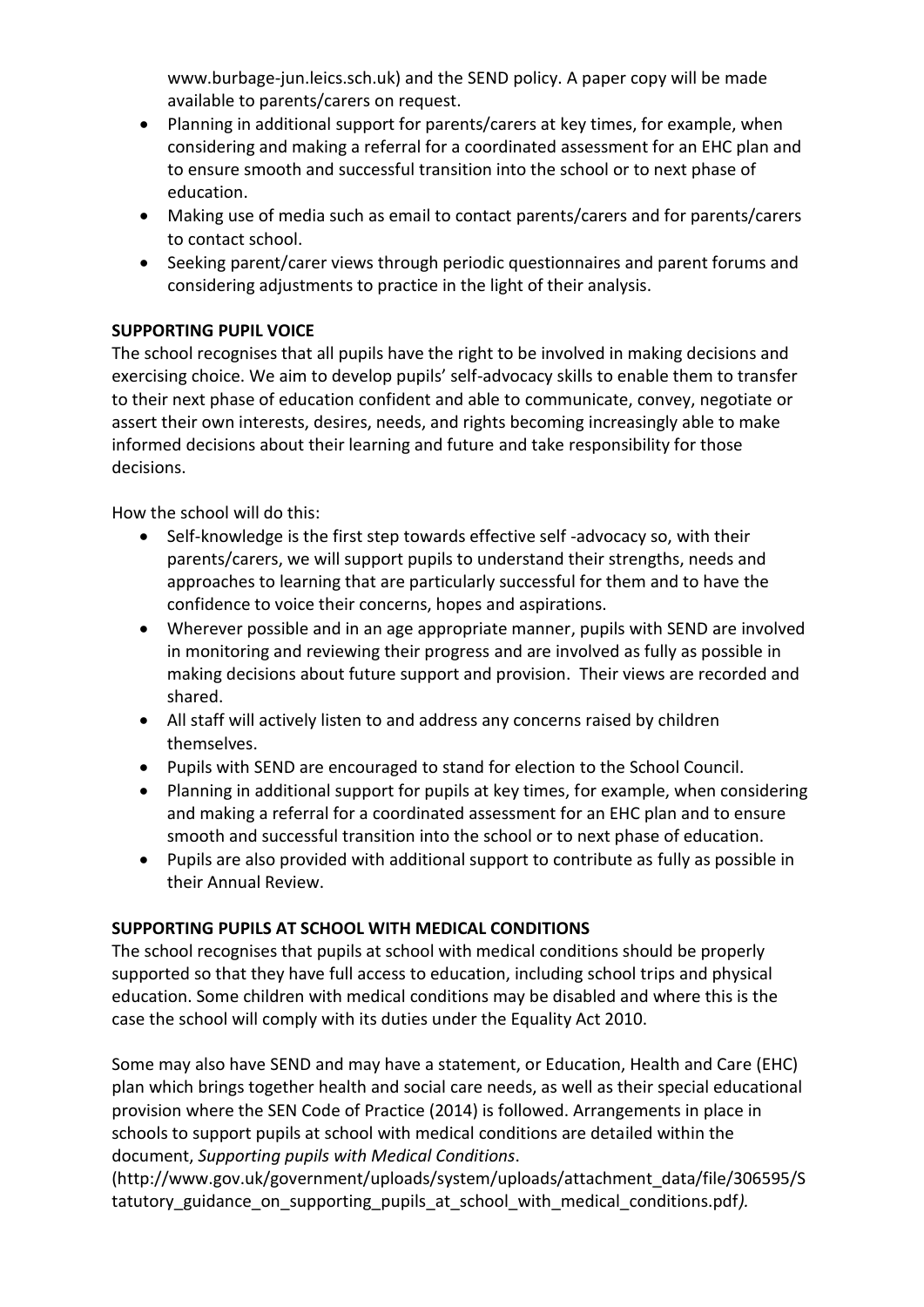#### **MONITORING AND EVALUATION OF SEN**

The school regularly and carefully monitors and evaluates the quality and effectiveness of provision for all pupils including those with SEND. This is done through scrutiny of data related to the achievement of pupils with SEND, work scrutiny, observation and sampling of parent and pupil questionnaires. The school's SEND Governor also has a role in scrutinising the findings of the school's self-evaluation and relevant data as part of the Governing body's process of monitoring the effectiveness of the school's SEND Policy.

#### **TRAINING**

In order to maintain and develop the quality of teaching and provision to respond to the strengths and needs of all pupils, all staff are encouraged to undertake training and development.

Training needs of staff are identified through the school's self-evaluation process. The school's SENCo regularly attends SENCo Network meetings & SENCo Leadership Development meetings (through Loughborough Learning Alliance) in order to keep up to date with local and national updates in SEND.

Opportunities are provided for SENCo to explain the systems and structures in place around the school's SEND provision and practice and to discuss the needs of individual pupils.

#### **FUNDING FOR SEND AND ALLOCATION OF RESOURCES**

The school's core budget is used to make general provision for all pupils in the school including pupils with SEND. In addition, every school receives an additional amount of money to help make special educational provision to meet children's SEND. This is called the 'notional SEND budget'.

The amount in this budget is based on a formula which is agreed between schools and the local authority. The government has recommended that schools should use this notional SEND budget to pay for up to £6,000 worth of special educational provision to meet a child's SEND. Most children with SEND need special educational provision that comes to less than £6,000. If the school can show that a pupil with SEND needs more than £6,000 worth of special educational provision, it can ask the local authority to provide top-up funding to meet the cost of that provision. Where the local authority agrees, the cost is provided from funding held by the local authority in their high needs block. Schools are expected to use this funding to make provision for that individual pupil

The school may also use of Pupil Premium Funding where a pupil is registered as SEND and is also in receipt of Pupil Premium grant to address the needs of these pupils and enhance learning and achievement .

Each term, in consultation with the head teacher and class teachers, the SENCo will map the targeted provision in place for pupils on the SEND record to show how resources are allocated and to monitor the cost of the whole of our SEND provision. This targeted provision is outlined on the school's Provision Map.

#### **ROLES AND RESPONSIBILITIES SENCo**

The key responsibilities of the SENCo are taken from the SEND 0-25 Code of Practice (2014) and include:

- overseeing the day-to-day operation of the school's SEN policy
- coordinating provision for children with SEN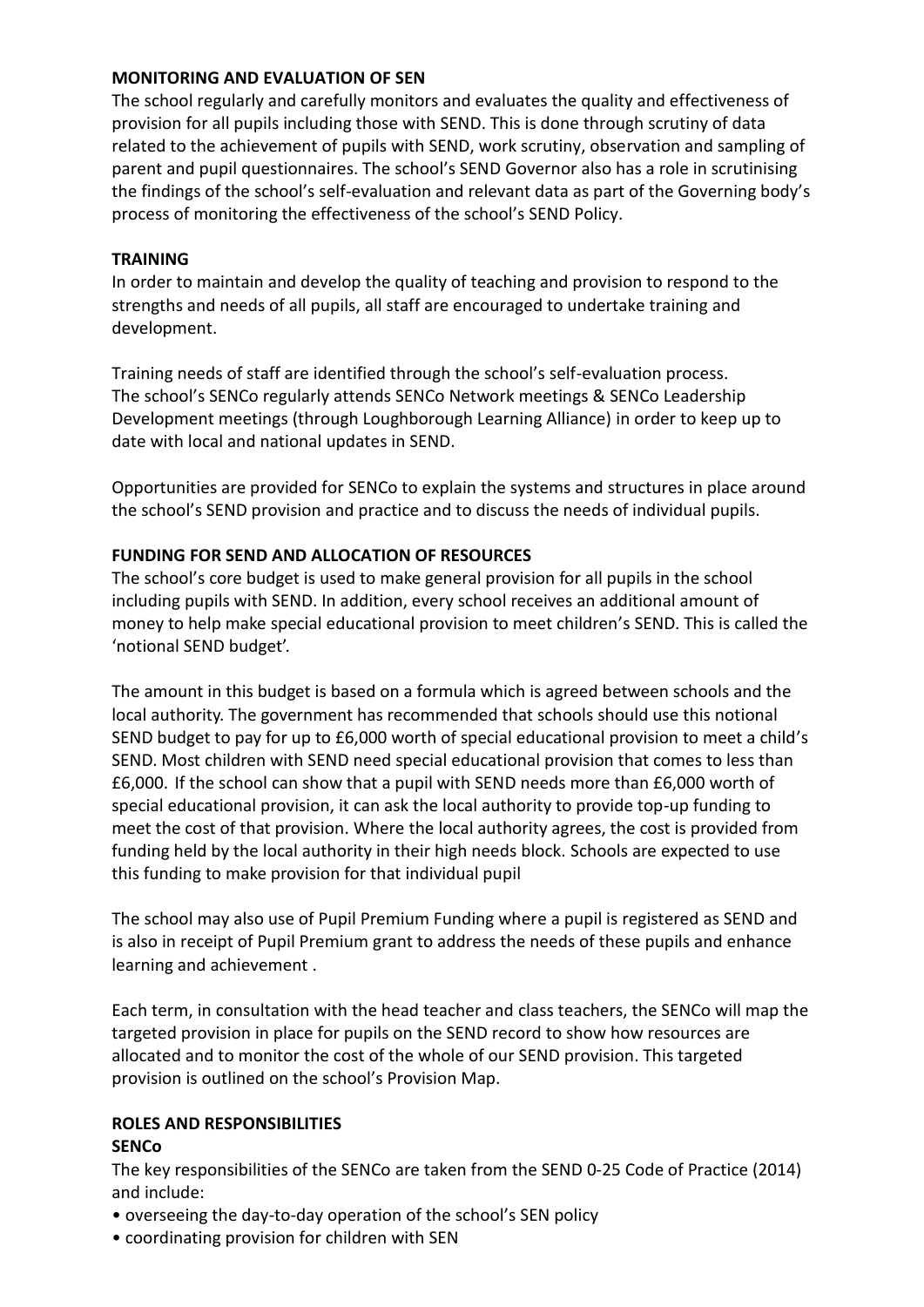- liaising with the relevant Designated Teacher where a looked after pupil has SEN
- advising a on the graduated approach to providing SEN support
- advising on the deployment of the school's delegated budget and other resources to meet pupils' needs effectively
- liaising with parents/carers of pupils with SEN
- liaising with early years providers, other schools, educational psychologists, health and social care professionals, and independent or voluntary bodies

• being a key point of contact with external agencies, especially the local authority and its support services

• liaising with potential next providers of education to ensure a pupil and their parents/carers are informed about options and a smooth transition is planned

• working with the inclusion team, the head teacher and school governors to ensure that the school meets its responsibilities under the Equality Act (2010) with regard to reasonable adjustments and access arrangements

• ensuring that the school keeps the records of all pupils with SEND up to date.

#### **Governing Body and Head teacher**

The Governing Body will, in line with SEND Information Regulations, publish information on the school's website about the implementation of the school's policy for pupils with SEND. The information published will be updated annually and any changes to the information occurring during the year will be updated as soon as possible.

A member of the Governing Body is appointed to have specific oversight of the school's arrangements for SEND and to ensure that the full governing body is kept informed of how the school is meeting the statutory requirements

The head teacher, SENCo and governing body will establish a clear picture of the resources that are available to the school and will consider the strategic approach to meeting SEND in the context of the total resources available, including any resources targeted at particular groups, such as the pupil premium.

Head teacher will ensure that the SENCo has sufficient time and resources to carry out her functions. This will include providing the SENCo with sufficient administrative support and time away from teaching to enable them to fulfil their responsibilities.

## **STORING AND MANAGING INFORMATION**

All records containing sensitive records relating to the special educational needs or disabilities of pupils in school will be treated as highly confidential and be securely placed in a locked cabinet when not in use. This is in line with the school's Data Protection Policy (available on the school website).

Details of children and their families are only passed on to relevant professionals with the permission of parents/carers/carers, by phone or by post. Information concerning children and their families are only passed by email when the names and identifying details have been removed. When children move to another school, contact is made in person or by phone whenever possible and records are sent by secure mail.

## **REVIEWING THIS POLICY**

This policy will be reviewed every year. It will be scrutinised by the Governors' Inclusion Committee and formally agreed.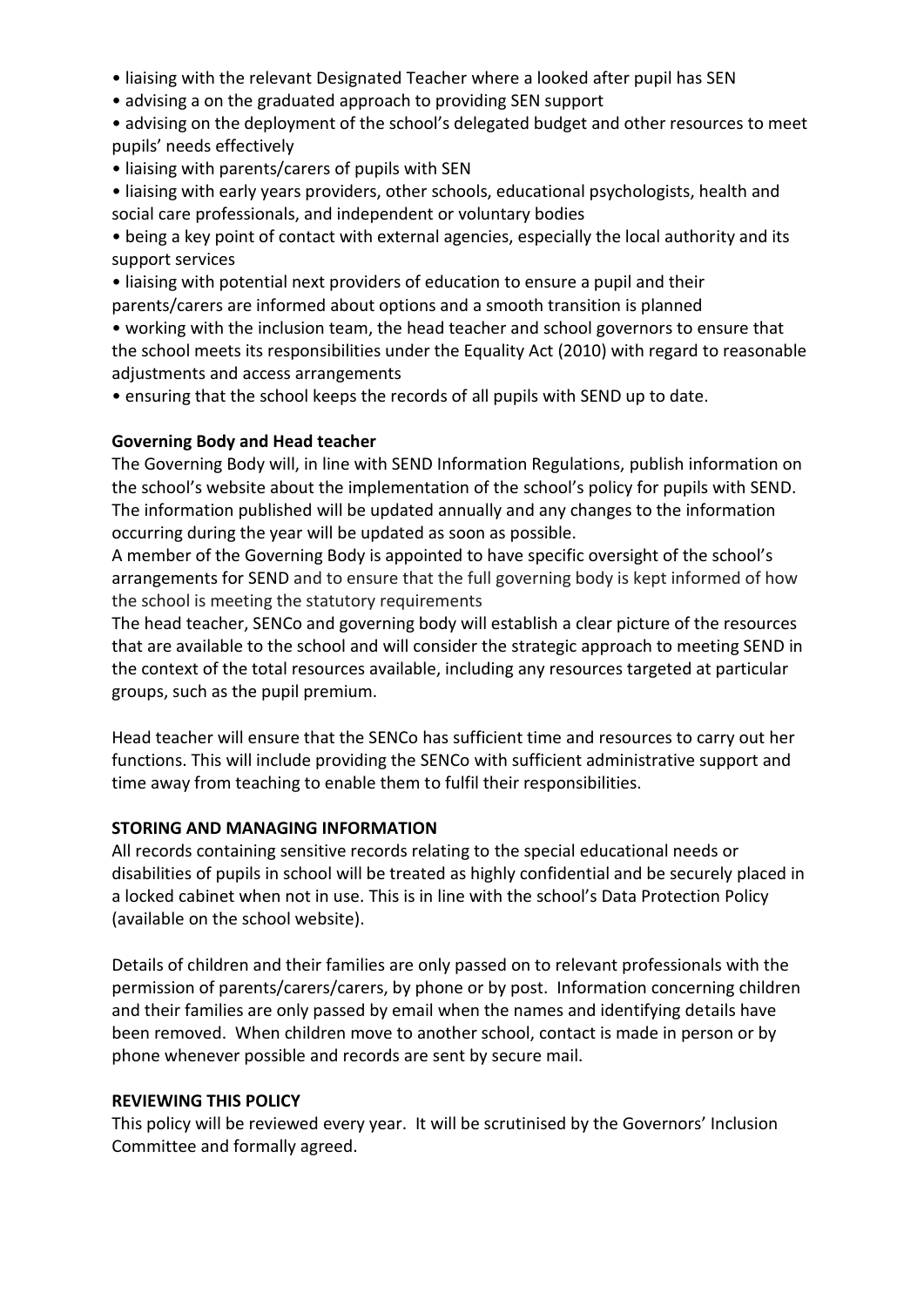## **ACCESSIBILITY**

Th*e school's Accessibility Plan is within the school's Equality Scheme (2012).* As stated in the School's Inclusion Policy, we are committed to meeting the needs of these children, as we are to meeting the needs of all groups of children within our school. The school fully meets the requirements of the amended Equality Act that came into effect in 2010. All reasonable steps are taken to ensure that these children are not placed at a substantial disadvantage compared to non-disabled children.

The school is committed to providing an environment that allows disabled children full access to all areas of learning. All our classroom entrances are wide enough for wheelchair access, and the designated points of entry for our school also allow wheelchair access. We work alongside a range of agencies including Autism Outreach, Occupational Health, The Educational Psychology Service and the Speech and Language Service to ensure that our curriculum and accommodation is modified as appropriate.

Teachers modify teaching and learning expectations as appropriate for children with disabilities. For example, they may give additional time to complete certain activities, or they may modify teaching materials. In their planning teachers ensure that they give children with disabilities the opportunity to develop skills in practical aspects of the curriculum.

Teachers ensure that the work undertaken by disabled children:

- takes account of their pace of learning and the equipment they use;
- takes account of the effort and concentration needed in oral work, or when using, for example, vision aids;
- is adapted or offers alternative activities in those subjects where children are unable to manipulate tools or equipment, or use certain types of materials;
- allows opportunities for them to take part in educational visits and other activities linked to their studies;
- includes approaches that allow hearing-impaired children to learn about sound in science and music, and visually-impaired children both to learn about light in science, and also to use visual resources and images both in art and design and in design and technology;
- uses assessment techniques that reflect their individual needs and abilities.

## **DEALING WITH COMPLAINTS**

If a complaint is made the school will follow the Complaints Procedure. This can be found on the school's website, and involves the following procedure:

- Stage 1: An initial concern should be raised with the class teacher or the member of staff concerned. This can be done in writing, by telephone or in person by appointment. The vast majority of complaints can be dealt with at this stage.
- Stage 2: If your concern is not resolved at the informal stage you can make a formal complaint to the headteacher, within 10 school days of Stage 1 being concluded. Your complaint should usually be made in writing indicating your desired outcome from the complaint.
- Stage 3: If you are dissatisfied with the headteacher's response or your complaint concerns the conduct of the headteacher then you can make a formal complaint to the Chair of Governors.
- Stage 4: If you remain dissatisfied with the response to your complaint you may request that it is reviewed by the complaints appeal panel by writing to the clerk to the governing body within 10 school days of the date of the letter notifying you of the outcome of Stage 3.